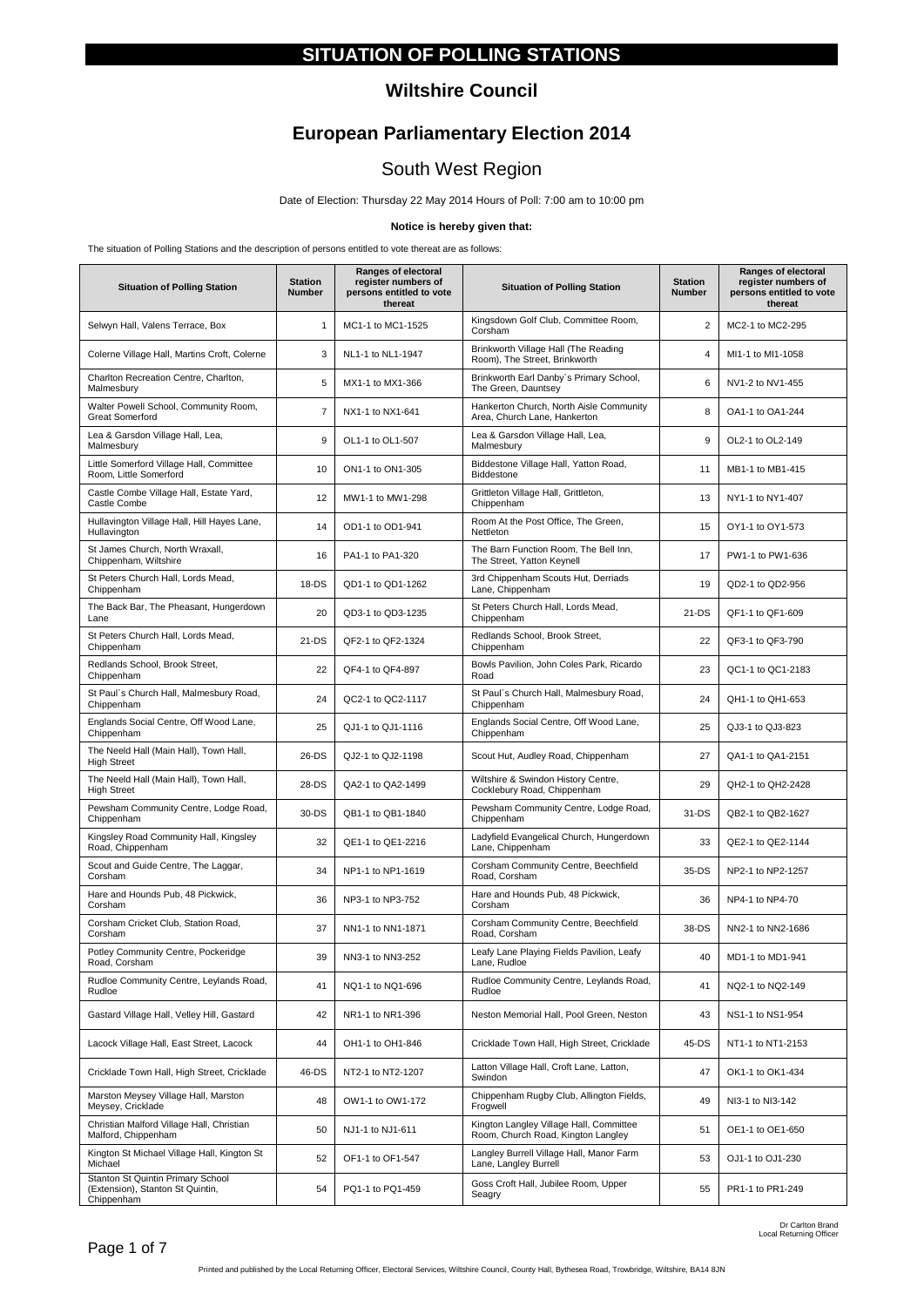| <b>Situation of Polling Station</b>                                                               | <b>Station</b><br><b>Number</b> | Ranges of electoral<br>register numbers of<br>persons entitled to vote<br>thereat | <b>Situation of Polling Station</b>                                         | <b>Station</b><br><b>Number</b> | Ranges of electoral<br>register numbers of<br>persons entitled to vote<br>thereat |
|---------------------------------------------------------------------------------------------------|---------------------------------|-----------------------------------------------------------------------------------|-----------------------------------------------------------------------------|---------------------------------|-----------------------------------------------------------------------------------|
| Sutton Benger Village Hall, Chestnut Road,<br>Sutton Benger                                       | 56                              | PS1-1 to PS1-846                                                                  | Clyffe Pypard and Bushton Village Hall,<br>Bushton, Swindon                 | 57                              | NK1-1 to NK1-245                                                                  |
| Bradenstoke Village Hall, Bradenstoke,<br>Chippenham                                              | 58                              | OS1-1 to OS1-684                                                                  | St Michael & All Angels Church Hall, Calne<br>Road, Lyneham                 | 59                              | OT1-1 to OT1-1887                                                                 |
| Tockenham Village Hall, Orchard Lane,<br>Tockenham                                                | 60                              | PT1-1 to PT1-192                                                                  | Assembly Room, Town Hall, Cross Hayes                                       | 61                              | OV1-1 to OV1-783                                                                  |
| Activity Zone, Malmesbury Leisure Centre,<br>Bremilham Road                                       | 62-DS                           | OV2-1 to OV2-1254                                                                 | Activity Zone, Malmesbury Leisure Centre,<br>Bremilham Road                 | 63-DS                           | OV3-1 to OV3-2082                                                                 |
| Ashton Keynes Village Hall, Park Place,<br>Ashton Keynes                                          | 64                              | MA1-1 to MA1-1108                                                                 | Ashton Keynes Village Hall, Park Place,<br>Ashton Keynes                    | 64                              | OM1-1 to OM1-287                                                                  |
| Crudwell Village Hall, Tetbury Lane,<br>Crudwell                                                  | 65                              | NU1-1 to NU1-860                                                                  | Minety Village Hall, Hornbury Hill, Minety                                  | 66                              | OX1-1 to OX1-1161                                                                 |
| Oaksey Village Hall, The Street, Oaksey                                                           | 67                              | PD1-1 to PD1-435                                                                  | Purton Village Hall, Station Road, Purton                                   | 68-DS                           | PB1-1 to PB1-48                                                                   |
| Purton Village Hall, Station Road, Purton                                                         | 68-DS                           | PJ3-1 to PJ3-1704                                                                 | Purton & Cricklade YFC Hut, Purton Stoke,<br>Swindon                        | 69                              | PJ1-1 to PJ1-249                                                                  |
| Purton Village Hall, Station Road, Purton                                                         | 70-DS                           | PJ2-1 to PJ2-1648                                                                 | Broad Town Village Hall, Broad Town,<br>Swindon                             | 71                              | MJ1-1 to MJ1-478                                                                  |
| Lydiard Millicent Parish Hall, The Street,<br><b>Lydiard Millicent</b>                            | 72                              | OQ1-1 to OQ1-1306                                                                 | Hook Village Hall, Hook, Swindon                                            | 73                              | OR1-1 to OR1-415                                                                  |
| Lime Kiln Leisure Centre, Lime Kiln,<br><b>Wootton Bassett</b>                                    | 74-TS                           | PX1-1 to PX1-1511                                                                 | Lime Kiln Leisure Centre, Lime Kiln,<br><b>Wootton Bassett</b>              | 75-TS                           | PV1-1 to PV1-1507                                                                 |
| Lime Kiln Leisure Centre, Lime Kiln,<br><b>Wootton Bassett</b>                                    | 76-TS                           | PV2-1 to PV2-2170                                                                 | Royal Wootton Bassett Memorial Hall,<br>Station Road, Royal Wootton Bassett | 77-DS                           | PU1-1 to PU1-2408                                                                 |
| Royal Wootton Bassett Memorial Hall,<br>Station Road, Royal Wootton Bassett                       | 78-DS                           | PU2-1 to PU2-2153                                                                 | Old Post Office, Main Street,<br>Brokenborough                              | 79                              | MK1-1 to MK1-155                                                                  |
| Sherston Village Hall, High Street,<br>Sherston                                                   | 80                              | NW1-1 to NW1-71                                                                   | Sherston Village Hall, High Street,<br>Sherston                             | 80                              | PC1-1 to PC1-120                                                                  |
| Sherston Village Hall, High Street,<br>Sherston                                                   | 80                              | PO1-1 to PO1-1317                                                                 | Alderton Village Hall, The Street, Alderton                                 | 81                              | OO1-1 to OO1-82                                                                   |
| Luckington Village Hall, Luckington,<br>Chippenham                                                | 82                              | OP1-1 to OP1-425                                                                  | Corston & Rodbourne Reading Room, The<br>Street, Corston                    | 83                              | PK1-1 to PK1-509                                                                  |
| Malmesbury Library, Exhibition Room,<br>Cross Hayes                                               | 84                              | PK2-1 to PK2-1001                                                                 | Malmesbury Library, Exhibition Room,<br><b>Cross Hayes</b>                  | 84                              | PN1-1 to PN1-238                                                                  |
| Sopworth Village Hall, Sopworth,<br>Chippenham                                                    | 85                              | PP1-1 to PP1-91                                                                   | Mount Pleasant Centre, 1A Mount<br>Pleasant, Bradford On Avon               | 86                              | EH1-1 to EH1-1038                                                                 |
| Lambert Community Centre, Mount<br>Pleasant, Bradford On Avon, Wiltshire                          | 87                              | EH2-1 to EH2-626                                                                  | Lambert Community Centre, Mount<br>Pleasant, Bradford On Avon, Wiltshire    | 87                              | EH4-1 to EH4-239                                                                  |
| Wiltshire Music Centre, Ashley Road,<br>Bradford On Avon                                          | 88                              | EH3-1 to EH3-964                                                                  | Bearfield Church, Huntingdon Street,<br>Bradford On Avon                    | 89                              | EH5-1 to EH5-927                                                                  |
| Bradford on Avon Youth Development<br>Centre, Frome Road, Bradford on Avon                        | 90-DS                           | EJ1-1 to EJ1-932                                                                  | Bradford on Avon Youth Development<br>Centre, Frome Road, Bradford on Avon  | 90-DS                           | EJ3-1 to EJ3-631                                                                  |
| The Swan Hotel, The Coach House, 1<br><b>Church Street</b>                                        | 91                              | EJ2-1 to EJ2-1024                                                                 | Bradford on Avon Youth Development<br>Centre, Frome Road, Bradford on Avon  | 92-DS                           | EJ4-1 to EJ4-1247                                                                 |
| Jubilee Hall, Bratton, Westbury, Wiltshire                                                        | 93                              | EK1-1 to EK1-989                                                                  | Dilton Marsh Memorial Hall, High Street,<br>Dilton Marsn                    | 94                              | ES1-1 to ES1-1535                                                                 |
| Coulston Village Hall, Coulston, Westbury                                                         | 95                              | EV6-1 to EV6-136                                                                  | Edington Parish Hall, Edington, Westbury                                    | 96                              | EX1-1 to EX1-614                                                                  |
| Heywood/Hawkeridge Village Hall, Church<br>Road, Heywood                                          | 97                              | FB2-1 to FB2-369                                                                  | Hilperton Village Hall, Whaddon Lane,<br>Hilperton                          | 98                              | FC1-1 to FC1-1056                                                                 |
| Hilperton Village Hall, Whaddon Lane,<br>Hilperton                                                | 98                              | FC3-1 to FC3-1302                                                                 | St Marys Church Hall, Horse Road,<br>Hilperton                              | 99                              | FC2-1 to FC2-1534                                                                 |
| United Reformed Church Hall, United<br>Reformed Church, The Street, Holt                          | 100                             | FF1-1 to FF1-1419                                                                 | Monkton Farleigh Village Hall, Monkton<br>Farleigh, Bradford on Avon        | 101                             | GB1-1 to GB1-368                                                                  |
| South Wraxall Village Hall, South Wraxall,<br>Bradford on Avon                                    | 102                             | GI1-1 to GI1-356                                                                  | Staverton Club, Staverton, Trowbridge                                       | 103                             | GJ1-1 to GJ1-1282                                                                 |
| Melksham Town Hall, Market Place,<br>Melksham                                                     | 104                             | FR1-1 to FR1-599                                                                  | Melksham Town Hall, Market Place,<br>Melksham                               | 104                             | FW3-1 to FW3-1128                                                                 |
| St Andrew's Church Schoolroom, The<br>Shaun Centre, Church Lane                                   | 105-DS                          | FR2-1 to FR2-864                                                                  | St Andrew's Church Schoolroom, The<br>Shaun Centre, Church Lane             | 105-DS                          | FR4-2 to FR4-1213                                                                 |
| Queensway Chapel, Queensway,<br>Melksham                                                          | 106                             | FM3-1 to FM3-1341                                                                 | Queensway Chapel, Queensway,<br>Melksham                                    | 106                             | FR3-1 to FR3-541                                                                  |
| Lowbourne Neighbourhood Centre -<br>Cricket Pavillion, King George V Playing<br>Fields, Lowbourne | 107                             | FR5-1 to FR5-649                                                                  | Baptist Church Schoolroom, Old Broughton<br>Road, Melksham                  | 108                             | FN1-1 to FN1-579                                                                  |
| Baptist Church Schoolroom, Old Broughton<br>Road, Melksham                                        | 108                             | FN2-1 to FN2-1100                                                                 | Forest Community Centre, Bowmans<br>Court, Melksham, Wiltshire              | 109                             | FN3-1 to FN3-970                                                                  |
| Forest Community Centre, Bowmans<br>Court, Melksham, Wiltshire                                    | 109                             | FN4-1 to FN4-853                                                                  | Canberrra Youth Development Centre, 56<br>Spa Road, Melksham                | 110                             | FM1-1 to FM1-1747                                                                 |
| Aloeric School, St Michael's Road,<br>Melksham                                                    | 111                             | FM2-1 to FM2-949                                                                  | Atworth Youth Club, Studley Farm Lane,<br>(Off Bath Road), Atworth          | 112                             | EC1-1 to EC1-926                                                                  |
| Broughton Gifford Village Hall, The Street,<br><b>Broughton Gifford</b>                           | 113                             | EL1-1 to EL1-680                                                                  | Beanacre Church Schoolroom, Beanacre,<br>Melksham                           | 114                             | FW1-1 to FW1-282                                                                  |
| St Andrew's Church Schoolroom, The<br>Shaun Centre, Church Lane                                   | 115-DS                          | FW2-1 to FW2-1003                                                                 | Whitley Reading Rooms, Middle Lane,<br>Whitley                              | 116                             | FX1-1 to FX1-1126                                                                 |
| Bowerhill Village Hall, Halifax Road,<br>Bowerhill                                                | 117-DS                          | FW4-3 to FW4-1529                                                                 | Bowerhill Village Hall, Halifax Road,<br>Bowerhill                          | 118-DS                          | FW5-1 to FW5-1416                                                                 |
| Progressive Hall, Woodmarsh, North<br><b>Bradley</b>                                              | 119                             | GC1-1 to GC1-1377                                                                 | Southwick Village Hall, Frome Road,<br>Southwick                            | 120                             | GH1-1 to GH1-1605                                                                 |

Dr Carlton Brand Local Returning Officer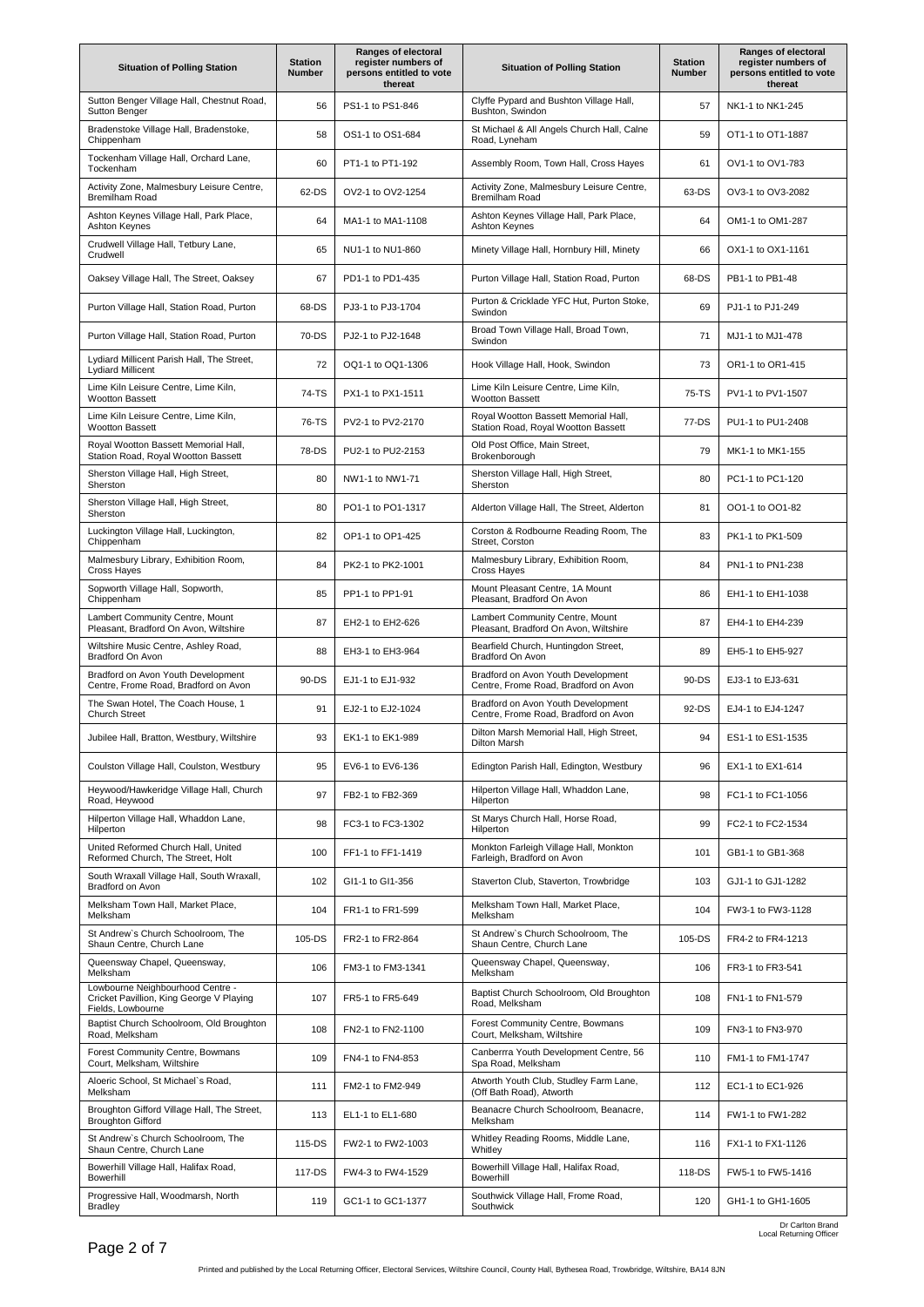| <b>Situation of Polling Station</b>                             | <b>Station</b><br>Number | <b>Ranges of electoral</b><br>register numbers of<br>persons entitled to vote<br>thereat | <b>Situation of Polling Station</b>                                                                 | <b>Station</b><br><b>Number</b> | Ranges of electoral<br>register numbers of<br>persons entitled to vote<br>thereat |
|-----------------------------------------------------------------|--------------------------|------------------------------------------------------------------------------------------|-----------------------------------------------------------------------------------------------------|---------------------------------|-----------------------------------------------------------------------------------|
| West Ashton Village Hall, Bratton Road,<br>West Ashton          | 121                      | IH1-1 to IH1-520                                                                         | Bulkington Village Hall, Bulkington, Devizes                                                        | 122                             | EM6-1 to EM6-235                                                                  |
| Great Hinton Village Hall, Great Hinton,<br>Trowbridge          | 123                      | FE6-1 to FE6-149                                                                         | Keevil Village Hall, Martins Road, Keevil                                                           | 124                             | FH1-1 to FH1-366                                                                  |
| Semington Village Hall, High Street,<br>Semington               | 125                      | GF1-1 to GF1-763                                                                         | Steeple Ashton Village Hall, Church Street,<br>Steeple Ashton                                       | 126                             | GK1-1 to GK1-760                                                                  |
| Poulshot Parish Hall, Poulshot, Devizes                         | 127                      | XH1-1 to XH1-278                                                                         | Irene Usher Hall (Main Hall), Rusty Lane,<br>Seend                                                  | 128                             | YB1-1 to YB1-901                                                                  |
| Cricket Club Pavillion, Lower Court,<br>Trowbridge              | 129                      | HA1-1 to HA1-1296                                                                        | Cricket Club Pavillion, Lower Court,<br>Trowbridge                                                  | 129                             | HA2-3 to HA2-904                                                                  |
| St Thomas' Church Hall, St Thomas'<br>Road, Off Timbrell Street | 130                      | HA3-1 to HA3-791                                                                         | St Thomas' Church Hall, St Thomas'<br>Road, Off Timbrell Street                                     | 130                             | HA4-1 to HA4-592                                                                  |
| Civic Centre, Usher Room, St Stephens<br>Place                  | 131                      | HC1-1 to HC1-699                                                                         | Wesley Road Methodist Church, Wesley<br>Road, Trowbridge                                            | 132                             | HC2-1 to HC2-1557                                                                 |
| St Johns Parish Centre, Wingfield Road,<br>Trowbridge           | 133                      | HC3-1 to HC3-1405                                                                        | Holbrook School, Zephaniah Class,<br>Holbrook Lane                                                  | 134                             | HD1-1 to HD1-1159                                                                 |
| Holbrook School, Zephaniah Class,<br>Holbrook Lane              | 134                      | HD3-1 to HD3-883                                                                         | The Homestead, Ashmead, Trowbridge                                                                  | 135                             | HD2-1 to HD2-1094                                                                 |
| St Johns Church Hall, Church Lane,<br>Trowbridge                | 136-DS                   | HG1-1 to HG1-1895                                                                        | St Johns Church Hall, Church Lane,<br>Trowbridge                                                    | 137-DS                          | HG2-1 to HG2-1425                                                                 |
| Studley Green Community Centre,<br>Lambrok Road, Trowbridge     | 138-DS                   | HL1-1 to HL1-1969                                                                        | Studley Green Community Centre,<br>Lambrok Road, Trowbridge                                         | 139-DS                          | HL2-1 to HL2-1798                                                                 |
| Ashton Street Resource Centre, Ashton<br>Street, Trowbridge     | 140                      | HM1-1 to HM1-1454                                                                        | Ashton Street Resource Centre, Ashton<br>Street, Trowbridge                                         | 140                             | HP3-1 to HP3-669                                                                  |
| Longfield Community Centre, Weavers<br>Drive, Trowbridge        | 141                      | HM2-1 to HM2-2109                                                                        | The Studio, Fieldways Hotel, Hilperton<br>Road                                                      | 142                             | HP1-1 to HP1-724                                                                  |
| Paxcroft Community Centre, 17 Hackett<br>Place, Hilperton       | 143                      | HP2-1 to HP2-1901                                                                        | Christ Church Hall, Upper Marsh Road,<br>Warminster                                                 | 144-DS                          | IB1-1 to IB1-1628                                                                 |
| Christ Church Hall, Upper Marsh Road,<br>Warminster             | 145-DS                   | IB2-1 to IB2-1985                                                                        | Bishopstrow Village Hall, Bishopstrow,<br>Warminster                                                | 146                             | EE6-1 to EE6-113                                                                  |
| Fane Hall, Coombe View, Corton                                  | 147                      | EF6-1 to EF6-150                                                                         | Chitterne Village Hall, Chitterne,<br>Warminster, Wiltshire                                         | 148                             | EP1-1 to EP1-167                                                                  |
| Chitterne Village Hall, Chitterne,<br>Warminster, Wiltshire     | 148                      | EP7-1 to EP7-69                                                                          | Codford Village Hall, Broadleaze, Codford                                                           | 149                             | EQ1-1 to EQ1-662                                                                  |
| Codford Village Hall, Broadleaze, Codford                       | 149                      | EQ7-1 to EQ7-53                                                                          | The Red Lion, Heytesbury, Warminster                                                                | 150                             | FA1-1 to FA1-576                                                                  |
| The Red Lion, Heytesbury, Warminster                            | 150                      | FA7-1 to FA7-72                                                                          | Norton Bavant Village Hall, Norton Bavant,<br>Warminster                                            | 151                             | GD6-1 to GD6-101                                                                  |
| Manor Farm, Stockton, Warminster                                | 152                      | GL6-1 to GL6-148                                                                         | Upton Lovell Village Hall, Up Street, Upton<br>Lovell                                               | 153                             | IA6-1 to IA6-140                                                                  |
| Warminster Garrison, Community Centre,<br>Firbank Crescent      | 154                      | IC1-1 to IC1-1229                                                                        | St George's RC Church Hall, 31 Boreham<br>Road, Warminster                                          | 155                             | IE1-1 to IE1-1088                                                                 |
| St George's RC Church Hall, 31 Boreham<br>Road. Warminster      | 155                      | IE3-1 to IE3-1234                                                                        | Warminster Civic Centre, Cley Room,<br>Sambourne Road                                               | 156                             | IE2-1 to IE2-1821                                                                 |
| Warminster Cricket Club, The Pavilion,<br>Sambourne Road        | 157-DS                   | ID1-1 to ID1-1185                                                                        | Warminster Cricket Club, The Pavilion,<br>Sambourne Road                                            | 158-DS                          | ID2-1 to ID2-2930                                                                 |
| Chapmanslade Village Hall,<br>Chapmanslade, Westbury            | 159                      | EN1-1 to EN1-550                                                                         | Corsley Reading Rooms, Corsley Heath,<br>Corsley                                                    | 160                             | ER1-1 to ER1-541                                                                  |
| Horningsham Memorial Village Hall, Water<br>Lane, Horningsham   | 161                      | FG1-1 to FG1-214                                                                         | Upper Deverills Village Hall, Kingston<br>Deverill, Warminster                                      | 162                             | FJ6-1 to FJ6-230                                                                  |
| Upper Deverills Village Hall, Kingston<br>Deverill, Warminster  | 162                      | FJ7-1 to FJ7-62                                                                          | Longbridge Deverill Parish Hall, Longbridge<br>Deverill Hall, Church Street, Longbridge<br>Deverill | 163                             | FL1-1 to FL1-693                                                                  |
| Maiden Bradley Village Hall, Maiden<br>Bradley, Warminster      | 164                      | FM-1 to FM-267                                                                           | Sutton Veny Village Hall, High Street,<br><b>Sutton Veny</b>                                        | 165                             | GO1-1 to GO1-572                                                                  |
| St Marys Church, Upton Scudamore,<br>Warminster                 | 166                      | IG1-1 to IG1-261                                                                         | Laverton Hall, Bratton Road, Westbury                                                               | 167                             | IJ1-1 to IJ1-2301                                                                 |
| Westbury Leigh Community Hall, Westbury<br>Leigh, Westbury      | 168                      | IJ2-1 to IJ2-818                                                                         | United Reformed Church, Church Hall, The<br><b>Butts</b>                                            | 169                             | IJ3-1 to IJ3-550                                                                  |
| The Railway Inn, Function Room, Station<br>Road                 | 170                      | FB1-1 to FB1-247                                                                         | Bell Orchard, Field Close, Westbury                                                                 | 171                             | IK1-1 to IK1-1686                                                                 |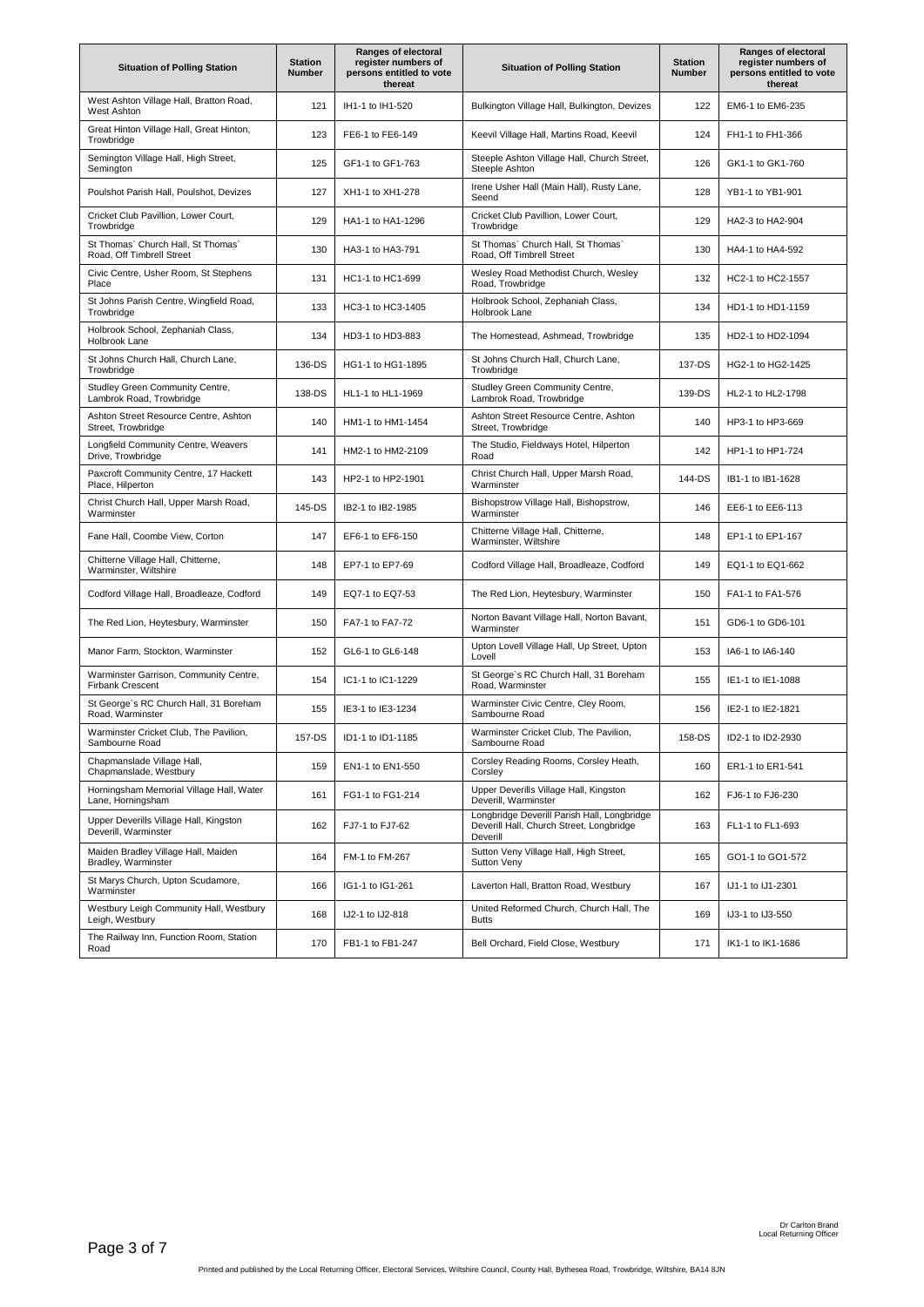### **SITUATION OF POLLING STATIONS**

#### **Wiltshire Council**

# **European Parliamentary Election 2014**

# South West Region

Date of Election: Thursday 22 May 2014 Hours of Poll: 7:00 am to 10:00 pm

#### **Notice is hereby given that:**

The situation of Polling Stations and the description of persons entitled to vote thereat are as follows:

| <b>Situation of Polling Station</b>                                                 | <b>Station</b><br>Number | Ranges of electoral<br>register numbers of<br>persons entitled to vote<br>thereat | <b>Situation of Polling Station</b>                        | <b>Station</b><br><b>Number</b> | Ranges of electoral<br>register numbers of<br>persons entitled to vote<br>thereat |
|-------------------------------------------------------------------------------------|--------------------------|-----------------------------------------------------------------------------------|------------------------------------------------------------|---------------------------------|-----------------------------------------------------------------------------------|
| Westbury Methodist Church, Station Road,<br>Westbury                                | 172                      | IK2-1 to IK2-1388                                                                 | Leigh Park Community Centre, Leigh Park<br>Way, Westbury   | 173                             | IL1-1 to IL1-1604                                                                 |
| Leigh Park Community Centre, Leigh Park<br>Way, Westbury                            | 173                      | IL3-1 to IL3-891                                                                  | Westbury Youth Centre, Eden Vale Road,<br>Westbury         | 174                             | IL2-1 to IL2-1351                                                                 |
| Limpley Stoke Village Hall, Middle Stoke,<br><b>Limpley Stoke</b>                   | 175                      | FK1-1 to FK1-438                                                                  | Westwood Social Club, Orchard Close,<br>Lower Westwood     | 176                             | IP1-1 to IP1-941                                                                  |
| The Poplars Inn, Shop Lane, Wingfield                                               | 177                      | IQ1-1 to IQ1-267                                                                  | The Poplars Inn, Shop Lane, Wingfield                      | 177                             | IQ2-1 to IQ2-70                                                                   |
| St Nicholas Church Hall, Winsley                                                    | 178                      | IR1-1 to IR1-1573                                                                 | Methodist Church, Lottage Road,<br>Aldbourne               | 179                             | SA1-1 to SA1-1461                                                                 |
| Baydon Young Peoples Hall, Baydon,<br>Marlborough                                   | 180                      | SE1-1 to SE1-529                                                                  | Chilton Foliat Village Hall, Chilton Foliat,<br>Hungerford | 181                             | TA1-1 to TA1-289                                                                  |
| Froxfield Memorial Hall, Froxfield,<br>Marlborough                                  | 182                      | VH1-1 to VH1-287                                                                  | Ramsbury Memorial Hall, High Street,<br>Ramsbury           | 183                             | XJ1-1 to XJ1-1395                                                                 |
| Ramsbury Memorial Hall, High Street,<br>Ramsbury                                    | 183                      | XK1-1 to XK1-97/1                                                                 | Bromham Social Centre, New Road,<br>Bromham                | 184                             | SK1-1 to SK1-1571                                                                 |
| Potterne Village Hall, Potterne, Devizes                                            | 185                      | XG1-1 to XG1-1279                                                                 | Rowde Village Hall, Cock Road, Rowde                       | 186                             | XM1-1 to XM1-1066                                                                 |
| All Saints Church Hall, Church Centre,<br>Eastcourt                                 | 187                      | SL1-1 to SL1-1376                                                                 | East Grafton Coronation Hall, East Grafton,<br>Marlborough | 188                             | VI1-1 to VI1-387                                                                  |
| East Grafton Coronation Hall, East Grafton,<br>Marlborough                          | 188                      | VI2-1 to VI2-133                                                                  | Great Bedwyn Cricket Club, Frog Lane,<br>Great Bedwyn      | 189                             | VJ1-1 to VJ1-1050                                                                 |
| Great Bedwyn Cricket Club, Frog Lane,<br>Great Bedwyn                               | 189                      | WH1-1 to WH1-201                                                                  | Ham Village Hall, Ham, Marlborough                         | 190                             | WA1-1 to WA1-152                                                                  |
| Ham Village Hall, Ham, Marlborough                                                  | 190                      | WA2-1 to WA2-34                                                                   | Shalbourne Village Hall, Shalbourne                        | 191                             | YC1-1 to YC1-39                                                                   |
| Shalbourne Village Hall, Shalbourne                                                 | 191                      | YD1-1 to YD1-439                                                                  | Calne Corn Exchange, Town Hall, The<br>Strand              | 192                             | MO1-1 to MO1-1467                                                                 |
| Coleman's Farm Learning, And Community<br>Centre, Association, 15 & 16 Angell Close | 193                      | MO2-1 to MO2-1718                                                                 | St Edmunds Catholic Parish Hall, Oxford<br>Road, Calne     | 194                             | ML1-1 to ML1-2194                                                                 |
| Fynamore Primary School, School Road,<br>Calne                                      | 195                      | ML2-1 to ML2-1547                                                                 | North Star Club, Bremhill View, Calne                      | 196-DS                          | MN1-1 to MN1-2324                                                                 |
| North Star Club, Bremhill View, Calne                                               | 197-DS                   | MN2-1 to MN2-918                                                                  | Bremhill Village Hall, Bremhill, Calne                     | 198                             | MF1-1 to MF1-334                                                                  |
| East Tytherton Village Hall, The Green,<br>East Tytherton                           | 199                      | MG1-1 to MG1-150                                                                  | East Tytherton Village Hall, The Green,<br>East Tytherton  | 199                             | NA1-1 to NA1-96                                                                   |
| Foxham Reading Room Cottage, Foxham,<br>Chippenham                                  | 200                      | MH1-1 to MH1-205                                                                  | Cherhill Village Hall, The Street, Cherhill                | 201                             | MQ1-1 to MQ1-588                                                                  |
| Cherhill Village Hall, The Street, Cherhill                                         | 201                      | MQ2-1 to MQ2-16                                                                   | Cherhill Village Hall, The Street, Cherhill                | 201                             | MY1-1 to MY1-491                                                                  |
| Charles Willis Hall, Church Road,<br>Heddington                                     | 202                      | MT1-1 to MT1-81                                                                   | Charles Willis Hall, Church Road,<br>Heddington            | 202                             | OB1-1 to OB1-373                                                                  |
| Lansdowne Hall, Petty Lane, Derry Hill                                              | 203                      | MT2-1 to MT2-178                                                                  | Lansdowne Hall, Petty Lane, Derry Hill                     | 203                             | MU1-1 to MU1-1018                                                                 |
| Lansdowne Hall, Petty Lane, Derry Hill                                              | 203                      | MV1-1 to MV1-51                                                                   | Lansdowne Hall, Petty Lane, Derry Hill                     | 203                             | NB1-1 to NB1-221                                                                  |
| Benson Hall, Compton Bassett, Calne                                                 | 204                      | NM1-1 to NM1-186                                                                  | Hilmarton Chapel, Church Lane, Hilmarton                   | 205                             | OC1-1 to OC1-596                                                                  |
| Holy Trinity C of E School, Quemerford,<br>Calne                                    | 206                      | MP1-1 to MP1-689                                                                  | Holy Trinity C of E School, Quemerford,<br>Calne           | 206                             | MP2-1 to MP2-1855                                                                 |
| John Stewart Hall, Yatesbury, Calne                                                 | 207                      | MZ1-1 to MZ1-123                                                                  | Park Centre, Hillworth Park, Devizes                       | 208                             | UC1-1 to UC1-1983                                                                 |
| Park Centre, Hillworth Park, Devizes                                                | 208                      | UC2-1 to UC2-940                                                                  | Nursteed Centre, Nursteed Road, Devizes                    | 209                             | UA1-1 to UA1-1770                                                                 |
| Nursteed Centre, Nursteed Road, Devizes                                             | 209                      | XL3-1 to XL3-556                                                                  | Wyvern Club, 51 Church Walk, Devizes                       | 210                             | UA2-1 to UA2-1409                                                                 |
| Cheese Hall, Devizes Town Hall, St Johns<br><b>Street</b>                           | 211-DS                   | UB1-1 to UB1-718                                                                  | Cheese Hall, Devizes Town Hall, St Johns<br>Street         | 211-DS                          | UB2-1 to UB2-1008                                                                 |
| Cheese Hall, Devizes Town Hall, St Johns<br><b>Street</b>                           | 212-DS                   | UB3-1 to UB3-1541                                                                 | Ludgershall Memorial Hall, Ludgershall,<br>Andover         | 213-DS                          | WI1-1 to WI1-2178                                                                 |
| Ludgershall Memorial Hall, Ludgershall,<br>Andover                                  | 214-DS                   | WI2-1 to WI2-799                                                                  | Ludgershall Memorial Hall, Ludgershall,<br>Andover         | 214-DS                          | XC2-1 to XC2-502                                                                  |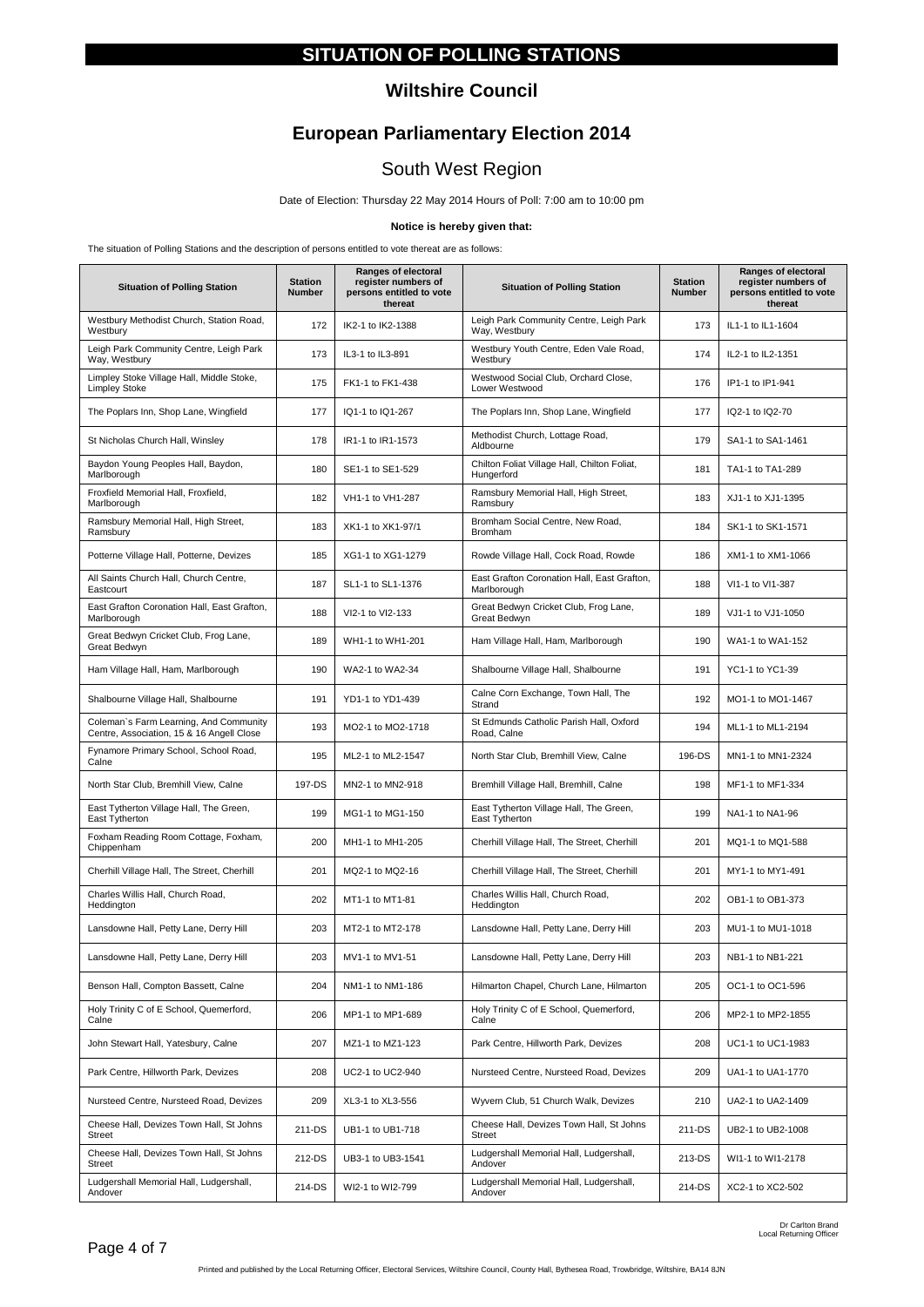| <b>Situation of Polling Station</b>                                                              | <b>Station</b><br><b>Number</b> | Ranges of electoral<br>register numbers of<br>persons entitled to vote<br>thereat | <b>Situation of Polling Station</b>                                       | <b>Station</b><br><b>Number</b> | Ranges of electoral<br>register numbers of<br>persons entitled to vote<br>thereat |
|--------------------------------------------------------------------------------------------------|---------------------------------|-----------------------------------------------------------------------------------|---------------------------------------------------------------------------|---------------------------------|-----------------------------------------------------------------------------------|
| St Margaret's Mead Youth Centre, 30a St<br>Margaret's Mead, Marlborough                          | 215                             | WN1-1 to WN1-1952                                                                 | Marlborough Town Hall, High Street,<br>Marlborough                        | 216-DS                          | WN2-1 to WN2-1418                                                                 |
| Marlborough Town Hall, High Street,<br>Marlborough                                               | 216-DS                          | YA1-1 to YA1-198                                                                  | Marlborough Leisure Centre, Barton Dene,<br><b>Bath Road</b>              | 217                             | WM1-1 to WM1-1222                                                                 |
| Marlborough Town Hall, High Street,<br>Marlborough                                               | 218-DS                          | WM2-1 to WM2-1900                                                                 | Easton Royal Village Hall, Easton Royal,<br>Pewsey                        | 219                             | VB1-1 to VB1-211                                                                  |
| Milton Lilbourne Village Hall, Milton<br>Lilbourne, Pewsey                                       | 220                             | WQ1-1 to WQ1-441                                                                  | Bouverie Hall, North Street, Pewsey                                       | 221-DS                          | XF1-1 to XF1-1591                                                                 |
| Bouverie Hall, North Street, Pewsey                                                              | 222-DS                          | XF2-1 to XF2-1404                                                                 | Wootton Rivers Village Hall, Wootton<br>Rivers, Marlborough               | 223                             | ZK1-1 to ZK1-207                                                                  |
| Coronation Hall, Alton Barnes,<br>Marlborough                                                    | 224                             | SC1-1 to SC1-200                                                                  | Woodborough Parish Rooms,<br>Woodborough, Pewsey                          | 225                             | SF1-1 to SF1-125                                                                  |
| Woodborough Parish Rooms,<br>Woodborough, Pewsey                                                 | 225                             | ZJ1-1 to ZJ1-239                                                                  | Marden Village Hall, Marden, Devizes                                      | 226                             | TB1-3 to TB1-311                                                                  |
| Marden Village Hall, Marden, Devizes                                                             | 226                             | TB2-1 to TB2-129                                                                  | Marden Village Hall, Marden, Devizes                                      | 226                             | WK1-1 to WK1-94                                                                   |
| Manningford Memorial Hall, Manningford<br>Bruce, Pewsey                                          | 227                             | WJ1-1 to WJ1-327                                                                  | Hilcott Village Hall, Hilcott, Pewsey                                     | 228                             | XB1-1 to XB1-358/1                                                                |
| Rushall Village Hall, Rushall, Pewsey                                                            | 229                             | XN1-1 to XN1-119                                                                  | Rushall Village Hall, Rushall, Pewsey                                     | 229                             | XN2-1 to XN2-64                                                                   |
| Rushall Village Hall, Rushall, Pewsey                                                            | 229                             | ZG1-1 to ZG1-61                                                                   | Stanton St Bernard Village Hall, Stanton St.<br>Bernard, Marlborough      | 230                             | YG1-1 to YG1-152                                                                  |
| Upavon Village Hall, Andover Road,<br>Upavon                                                     | 231                             | YO1-1 to YO1-878                                                                  | Oare Village Hall, Rudge Lane, Oare                                       | 232                             | ZE1-1 to ZE1-239                                                                  |
| Oare Village Hall, Rudge Lane, Oare                                                              | 232                             | ZE2-1 to ZE2-48                                                                   | Oare Village Hall, Rudge Lane, Oare                                       | 232                             | ZF1-1 to ZF1-203                                                                  |
| Army Cadet Centre, Le Marchant Barracks,<br>Franklyn Road, (access also via Hambleton<br>Avenue) | 233                             | XL1-1 to XL1-1860                                                                 | Cornerstone Community Centre, (Junction<br>Eastleigh Road), Brickley Lane | 234                             | XL2-1 to XL2-888                                                                  |
| Cornerstone Community Centre, (Junction<br>Eastleigh Road), Brickley Lane                        | 234                             | XL4-1 to XL4-664                                                                  | Chute Village Hall, Malthouse Lane, Chute<br>Standen                      | 235                             | TD1-1 to TD1-263                                                                  |
| Chute Village Hall, Malthouse Lane, Chute<br>Standen                                             | 235                             | TD2-1 to TD2-127                                                                  | Chute Village Hall, Malthouse Lane, Chute<br>Standen                      | 235                             | YC2-1 to YC2-72                                                                   |
| Collingbourne Ducis Village Hall, Chicks<br>Lane, Collingbourne Ducis                            | 236                             | TE1-1 to TE1-770                                                                  | Collingbourne Ducis Village Hall, Chicks<br>Lane, Collingbourne Ducis     | 236                             | VF1-1 to VF1-176                                                                  |
| Collingbourne Kingston Village Hall,<br>Collingbourne Kingston, Marlborough                      | 237                             | TF1-1 to TF1-405                                                                  | Enford Village Hall, Recreation Ground,<br>Enford                         | 238                             | VC1-1 to VC1-421                                                                  |
| Enford Village Hall, Recreation Ground,<br>Enford                                                | 238                             | VC2-1 to VC2-82                                                                   | Phoenix Hall, Netheravon, Salisbury                                       | 239                             | VG1-1 to VG1-184                                                                  |
| Phoenix Hall, Netheravon, Salisbury                                                              | 239                             | XA1-1 to XA1-826                                                                  | The New Pavilion, Witchcombe Lane,<br><b>Great Cheverell</b>              | 240                             | SN1-1 to SN1-502                                                                  |
| The New Pavilion, Witchcombe Lane,<br><b>Great Cheverell</b>                                     | 240                             | SO1-1 to SO1-136                                                                  | The New Pavilion, Witchcombe Lane,<br><b>Great Cheverell</b>              | 240                             | VD1-1 to VD1-178                                                                  |
| Market Lavington Community Hall, St<br>Marys Road, Market Lavington                              | 241                             | WL1-1 to WL1-1749                                                                 | Worton & Marston Village Hall, Church<br>Lane, Worton                     | 242                             | WO1-1 to WO1-141                                                                  |
| Worton & Marston Village Hall, Church<br>Lane, Worton                                            | 242                             | ZL1-1 to ZL1-526                                                                  | West Lavington Village Hall, Sandfield,<br>West Lavington                 | 243                             | ZC1-1 to ZC1-923                                                                  |
| Tidworth Community Centre, Wylye Road,<br>Tidworth                                               | 244-DS                          | XC1-1 to XC1-1798                                                                 | Tidworth Community Centre, Wylye Road,<br>Tidworth                        | 245-DS                          | XC3-1 to XC3-1638                                                                 |
| All Cannings Village Hall, The Street, All<br>Cannings                                           | 246                             | SB1-1 to SB1-481                                                                  | Bishops Cannings Village Hall, Bishops<br>Cannings, Devizes               | 247                             | SG1-1 to SG1-770                                                                  |
| Bishops Cannings Village Hall, Bishops<br>Cannings, Devizes                                      | 247                             | SG2-1 to SG2-830                                                                  | Easterton Village Hall, Easterton, Devizes                                | 248                             | VA1-1 to VA1-457                                                                  |
| Etchilhampton Village Hall, Etchilhampton,<br>Devizes                                            | 249                             | VE1-1 to VE1-126                                                                  | Urchfont Village Hall, Church Street,<br>Urchfont                         | 250                             | VE2-1 to VE2-150                                                                  |
| Urchfont Village Hall, Church Street,<br>Urchfont                                                | 250                             | YP1-1 to YP1-895                                                                  | Avebury Social Centre, High Street,<br>Avebury                            | 251                             | SD1-1 to SD1-423                                                                  |
| Avebury Social Centre, High Street,<br>Avebury                                                   | 251                             | ZD2-1 to ZD2-90                                                                   | Avebury Social Centre, High Street,<br>Avebury                            | 251                             | ZI1-1 to ZI1-122                                                                  |
| Avebury Social Centre, High Street,<br>Avebury                                                   | 251                             | ZI2-1 to ZI2-39                                                                   | Broad Hinton Village Hall, Yew Tree Lane,<br><b>Broad Hinton</b>          | 252                             | SJ1-1 to SJ1-509                                                                  |
| Broad Hinton Village Hall, Yew Tree Lane,<br><b>Broad Hinton</b>                                 | 252                             | ZH1-1 to ZH1-132                                                                  | Mildenhall Village Hall, Mildenhall,<br>Marlborough                       | 253                             | WP1-1 to WP1-383                                                                  |
| Ogbourne St George Village Hall,<br>Ogbourne St. George, Marlborough                             | 254                             | XD1-1 to XD1-305                                                                  | Ogbourne St George Village Hall,<br>Ogbourne St. George, Marlborough      | 254                             | XE1-1 to XE1-369                                                                  |
| Kennet Valley Hall, Lockeridge,<br>Marlborough                                                   | 255                             | XI1-1 to XI1-115                                                                  | Kennet Valley Hall, Lockeridge,<br>Marlborough                            | 255                             | ZD1-1 to ZD1-523                                                                  |
| Kennet Valley Hall, Lockeridge,<br>Marlborough                                                   | 255                             | ZD3-1 to ZD3-170                                                                  | Alderbury Village Hall, Rectory Road,<br>Alderbury                        | 256                             | AA-1 to AA-718                                                                    |
| Alderbury Village Hall, Rectory Road,<br>Alderbury                                               | 256                             | AB-1 to AB-1076                                                                   | Alderbury Village Hall, Rectory Road,<br>Alderbury                        | 256                             | DT-1 to DT-181/1                                                                  |
| East Grimstead Reading Room, East<br>Grimstead, Salisbury                                        | 257                             | BB1-1 to BB1-151                                                                  | West Grimstead Village Hall, Church<br>Street, West Grimstead             | 258                             | BB2-1 to BB2-306                                                                  |
| Whiteparish Memorial Centre, Common<br>Road, Whiteparish                                         | 259                             | DG1-1 to DG1-1173                                                                 | Whiteparish Memorial Centre, Common<br>Road, Whiteparish                  | 259                             | DG2-1 to DG2-35                                                                   |
| Amesbury Baptist Centre, Porton Road, (Nr<br>mini roundabout/ Stonehenge)                        | 260                             | AE1-1 to AE1-2120                                                                 | Bowman Centre, Shears Cross, Archers<br>Gate                              | 261                             | AE2-1 to AE2-2166                                                                 |
| Antrobus House, 39 Salisbury Road,<br>Amesbury                                                   | 262                             | AD1-1 to AD1-1599                                                                 | Amesbury C E Primary School, Cold<br>Harbour Entrance, Amesbury           | 263                             | AD2-1 to AD2-1997                                                                 |

Dr Carlton Brand Local Returning Officer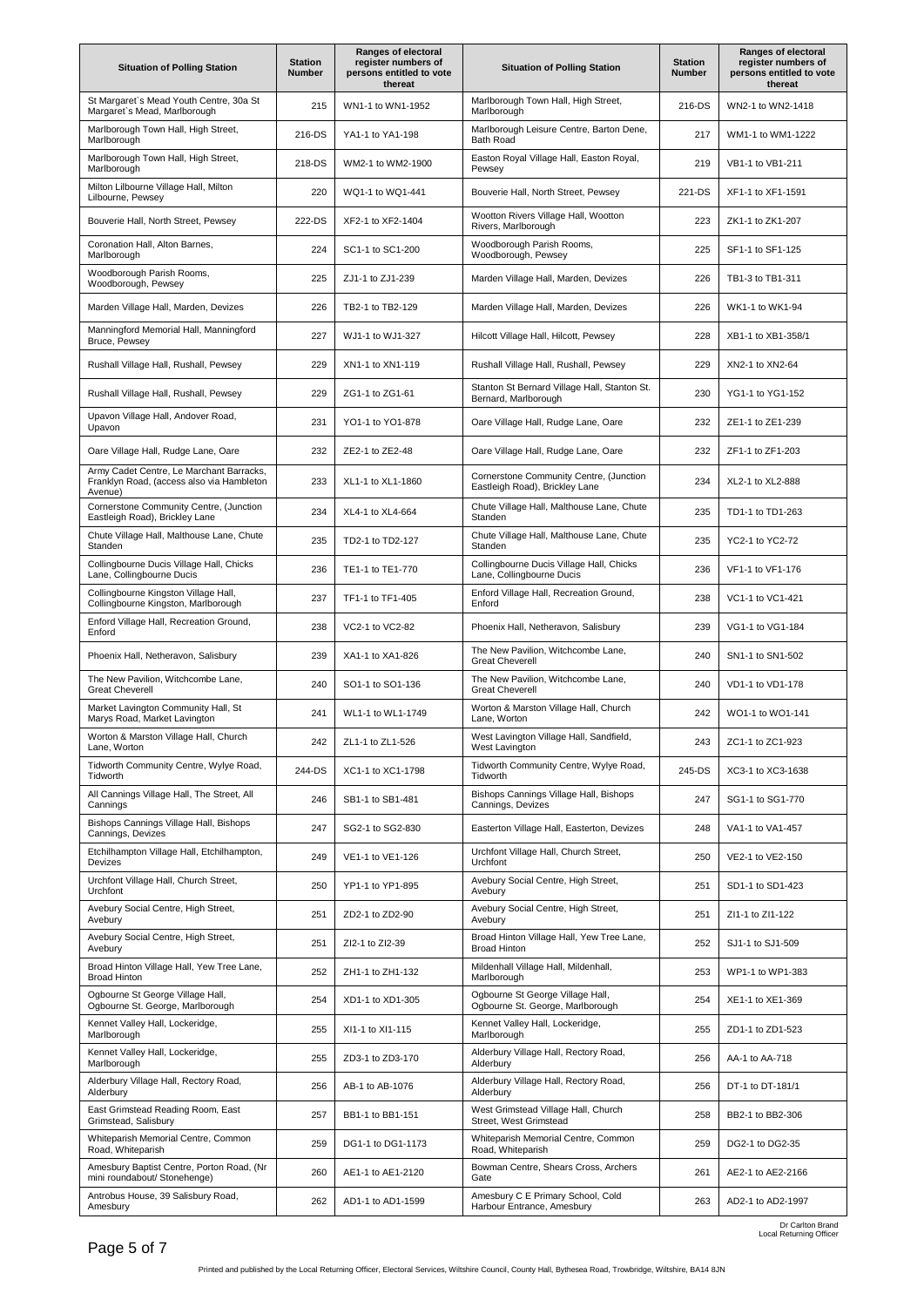| <b>Situation of Polling Station</b>                                       | <b>Station</b><br>Number | <b>Ranges of electoral</b><br>register numbers of<br>persons entitled to vote<br>thereat | <b>Situation of Polling Station</b>                                     | <b>Station</b><br><b>Number</b> | Ranges of electoral<br>register numbers of<br>persons entitled to vote<br>thereat |
|---------------------------------------------------------------------------|--------------------------|------------------------------------------------------------------------------------------|-------------------------------------------------------------------------|---------------------------------|-----------------------------------------------------------------------------------|
| Lake Estate Club, Wilsford Cum Lake,<br>Amesbury                          | 264                      | AU-1 to AU-291                                                                           | Lake Estate Club, Wilsford Cum Lake,<br>Amesbury                        | 264                             | DH-1 to DH-83                                                                     |
| Gomeldon Primary School, Gomeldon,<br>Salisbury                           | 265                      | BC-1 to BC-599                                                                           | Porton Memorial Hall, Porton, Salisbury                                 | 266                             | BD-1 to BD-270                                                                    |
| Porton Memorial Hall, Porton, Salisbury                                   | 266                      | BE-1 to BE-791                                                                           | Glebe Hall, Vicarage Drive, Winterbourne<br>Earls                       | 267                             | DJ-1 to DJ-937                                                                    |
| Middle Woodford Village Hall, Middle<br>Woodford, Salisbury               | 268                      | DN-1 to DN-379                                                                           | Boscombe & District Social Club, Tidworth<br>Road, Boscombe Village     | 269                             | AC-1 to AC-378                                                                    |
| Bulford Village Hall, Watergate Lane,<br><b>Bulford</b>                   | 270                      | AL-1 to AL-1243                                                                          | Bulford Village Hall, Watergate Lane,<br><b>Bulford</b>                 | 270                             | AM-1 to AM-1072                                                                   |
| Cholderton Village Hall, Cholderton,<br>Salisbury                         | 271                      | AO-1 to AO-157                                                                           | Figheldean Village Hall, Figheldean,<br>Salisbury                       | 272                             | AY-1 to AY-474                                                                    |
| Brigmerston Village Hall, Brigmerston,<br>Salisbury                       | 273                      | BH-1 to BH-106                                                                           | Newton Tony Memorial Hall, Newton Tony,<br>Salisbury                    | 274                             | BJ-1 to BJ-328                                                                    |
| Britford Memorial Hall, Britford, Salisbury                               | 275                      | AJ-1 to AJ-400                                                                           | Coombe Bissett & Homington Village Hall,<br>Shutts Lane, Coombe Bissett | 276                             | AQ-1 to AQ-562                                                                    |
| Memorial Hall, Downton, Salisbury                                         | 277                      | AS-1 to AS-2275                                                                          | Memorial Hall, Downton, Salisbury                                       | 277                             | AT-1 to AT-166                                                                    |
| The Barker Room, (near Nunton Church),<br>Nunton                          | 278                      | BK-1 to BK-465                                                                           | Durrington Village Hall, High Street,<br>Durrington                     | 279-DS                          | AV-1 to AV-1880/1                                                                 |
| Durrington Village Hall, High Street,<br>Durrington                       | 280-DS                   | AV1-1 to AV1-1755/1                                                                      | Community Centre, Willoughby Road,<br>Larkhill                          | 281                             | AW-1 to AW-1295                                                                   |
| Bishopstone Village Hall, Bishopstone,<br>Salisbury                       | 282                      | AH-1 to AH-503                                                                           | Bishopstone Village Hall, Bishopstone,<br>Salisbury                     | 282                             | DS-1 to DS-44                                                                     |
| Bowerchalke Village Hall, Church Street,<br>Bowerchalke                   | 283                      | Al-1 to Al-317                                                                           | Broad Chalke Village Hall, Gurston Room,<br><b>Broadchalke</b>          | 284                             | AK-1 to AK-548                                                                    |
| Compton Chamberlayne Village Hall,<br>Compton Chamberlayne, Salisbury     | 285                      | AP-1 to AP-84                                                                            | Ebbesbourne Wake Village Hall, Pound<br>Street, Ebbesbourne Wake        | 286                             | AX-1/1 to AX-173                                                                  |
| Fovant Village Hall, Tisbury Road, Fovant                                 | 287                      | AZ-1 to AZ-589                                                                           | Stockmans Lounge, Salisbury Auction<br>Centre, Netherhampton            | 288                             | BI-1 to BI-342                                                                    |
| Berwick St John Memorial Hall, Berwick St<br>John, Shaftesbury            | 289                      | EA-1 to EA-85                                                                            | Berwick St John Memorial Hall, Berwick St<br>John, Shaftesbury          | 289                             | ED-1 to ED-210                                                                    |
| Ansty PYO and Farm Shop, Ansty,<br>Salisbury                              | 290                      | EB-1 to EB-110                                                                           | The Lancers Guest House, Sutton<br>Mandeville (A30), Salisbury          | 291                             | GN-1 to GN-210                                                                    |
| Swallowcliffe Village Hall, Swallowcliffe,<br>Salisbury                   | 292                      | GP-1 to GP-161                                                                           | The Old Cart Shed, Tollard Royal,<br>Salisbury                          | 293                             | GS-1 to GS-92                                                                     |
| Laverstock & Ford Village Hall, Park Road,<br>(off Duck Lane), Laverstock | 294                      | BG1-1 to BG1-2141                                                                        | Old Sarum Community Room, 9 Partridge<br>Way, Old Sarum                 | 295                             | BG2-1 to BG2-1451                                                                 |
| Whitesheet Primary School, Butts Lane,<br>Kilmington                      | 296                      | FI-1 to FI-257                                                                           | Lecture Hall, Salisbury Street, Mere                                    | 297                             | GA-1 to GA-2282                                                                   |
| Stourton Memorial Hall, Stourton,<br>Warminster                           | 298                      | GM-1 to GM-164                                                                           | West Knoyle Village Hall, West Knoyle,<br>Warminster                    | 299                             | IN-1 to IN-119                                                                    |
| Zeals Village Hall, Zeals, Warminster                                     | 300                      | IS-1 to IS-555                                                                           | Barford Countryside Unit, Dairy Lane,<br><b>Barford St Martin</b>       | 301                             | AF-1 to AF-435                                                                    |
| Burcombe Parish Hall, Burcombe,<br>Salisbury                              | 302                      | AN-1 to AN-106                                                                           | Dinton Village Hall, Bratch Lane, Dinton                                | 303                             | AR-3 to AR-544                                                                    |
| Chilmark Reading Room, Becketts Lane,<br>Chilmark                         | 304                      | EO-1 to EO-420                                                                           | East Knoyle Village Hall, East Knoyle,<br>Salisbury                     | 305                             | EW-1 to EW-577                                                                    |
| Fonthill Bishop Reading Room, The Ring,<br><b>Fonthill Bishop</b>         | 306                      | EY-1 to EY-74                                                                            | Fonthill Bishop Reading Room, The Ring,<br>Fonthill Bishop              | 306                             | IV-1 to IV-31                                                                     |
| Fonthill Gifford Recreation Hut, Fonthill<br>Gifford, Salisbury           | 307                      | EZ-1 to EZ-81                                                                            | Hindon Village Hall, Hindon, Salisbury                                  | 308                             | FD-1 to FD-387                                                                    |
| Hindon Village Hall, Hindon, Salisbury                                    | 308                      | IU-1 to IU-63                                                                            | Sedgehill Village Hall, Sedgehill,<br>Shaftesbury                       | 309                             | GE1-1 to GE1-129                                                                  |
| Semley Village Hall, Semley, Shaftesbury                                  | 310                      | GE2-1 to GE2-400                                                                         | Teffont Village Hall, Hindon Road, Teffont                              | 311                             | GQ-1 to GQ-196                                                                    |
| Landford Village Hall Foyer, Landford,<br>Salisbury                       | 312                      | BF-1 to BF-832                                                                           | Landford Village Hall Foyer, Landford,<br>Salisbury                     | 312                             | BF1-1 to BF1-194                                                                  |
| Nomansland Reading Room, North Lane,<br>Nomansland                        | 313                      | BO-1 to BO-510                                                                           | Morgans Vale & Woodfalls Village Hall,<br>The Ridge, Woodfalls          | 314                             | BP1-1 to BP1-1504                                                                 |